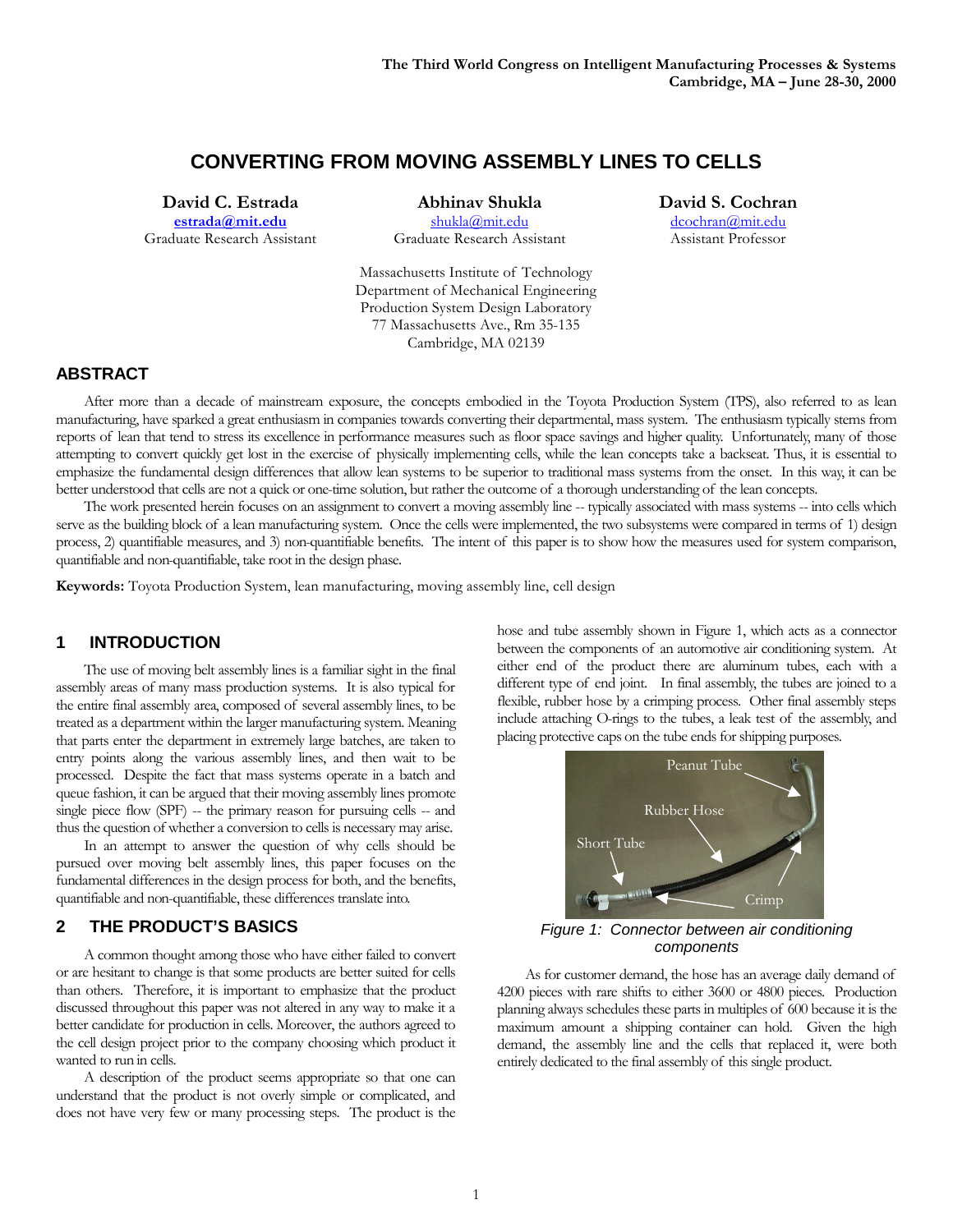

*Figure 2. Layout of the assembly line*

## **3 STATE OF THE ASSEMBLY LINE, JUNE 1999**

When the project began, the assembly line which had been running the hose for close to 2 years was by all accounts mature in operation (i.e. all the "bugs" that were going to be worked out had been worked out). At this point in time, the assembly line's conveyor measured 90 ft in length and 3 ft in width, while the entire working space utilized by the line was about 100 ft by 15 ft. Also of importance, with regard to the belt, is that it ran at a fixed rate of 470 pieces per hour, meaning that 1 part should come off the end every 7.7 seconds. In order for the product to be assembled at this high speed, 18 direct and 6 indirect workers were dedicated to the line. Figure 2 shows a layout of assembly line. The length and speed of the belt, along with the number of workers manning it and their position along the line are all among the most essential variables that go into the designing of an assembly line. Thus, it is important to understand how these variables are related, and the sequence in which the design choices are made.

# **4 SIMPLIFIED "MASS" ASSEMBLY LINE DESIGN PROCESS**

The following four steps have been identified as those taken to design a mass assembly line, and are shown in the order in which they were pursued.

- 1. Determine belt rate
- 2. Determine a standard time for each operation
- 3. Calculate the number of direct workers
- 4. Calculate the length of the belt

### **4.1 DETERMINING BELT RATE**

In keeping with the company's work schedule philosophy, the assembly line was designed to complete production of the hose in the first shift. This design goal stems from the desire to have the assembly lines free in subsequent shifts to deal with unforeseen spikes in demand and problems that occur over the course of the day, by working overtime.

The result of wanting to complete production in the first shift, which has 8.5 hours of available working time, is that a part needs to come off the line every 6.2 seconds (this is assuming an uptime factor of 85%). However, when the line was introduced it was rated for an output of 470 parts per hour or a finished part every 7.7 seconds. Thus, when volume later increased, the fixed belt rate led to a dependence on overtime of at least one hour a day to complete production. While one hour may not seem like a lot of time, it should be kept in mind that for the assembly line to function all 18 direct workers are needed.

#### **4.2 DETERMINING OPERATIONS' STANDARD TIMES**

The operations that took place on the mass assembly line are shown in Table 1 along with their standard times. The standard times are the result of time studies conducted by the plant's Industrial Engineering Department. In some cases the worker was much faster than the predetermined work standard, and in other cases the worker could not actually meet the target time. An example, of the latter was observed in operation 11, attaching a sleeve over hose, in which the task took so long that a second operator was permanently added to the line to make sure that this operation did not disrupt the flow. These are workers #11 and #12 in Figure 2. They sit across from each other, on either side of the moving conveyor belt, and each of them picks every other part that comes down the line.

|               |                              | Std.            | $#$ of    |
|---------------|------------------------------|-----------------|-----------|
|               | Tasks completed by           | Time            | operators |
| p #           | operator                     | $(\text{secs})$ | required  |
|               | Remove shipping cap,         | 7.6             |           |
|               | inspect, attach metal spring |                 |           |
|               | to short tube                |                 |           |
| $\mathcal{L}$ | Attach 3 O-rings to short    | 2.2             |           |
|               | tube                         |                 |           |
| $\mathcal{R}$ | Crimp short tube to hose     | 3.8             |           |
|               | Remove shipping cap,         | 3.6             |           |

#### **Table 1: Final assembly work standard times**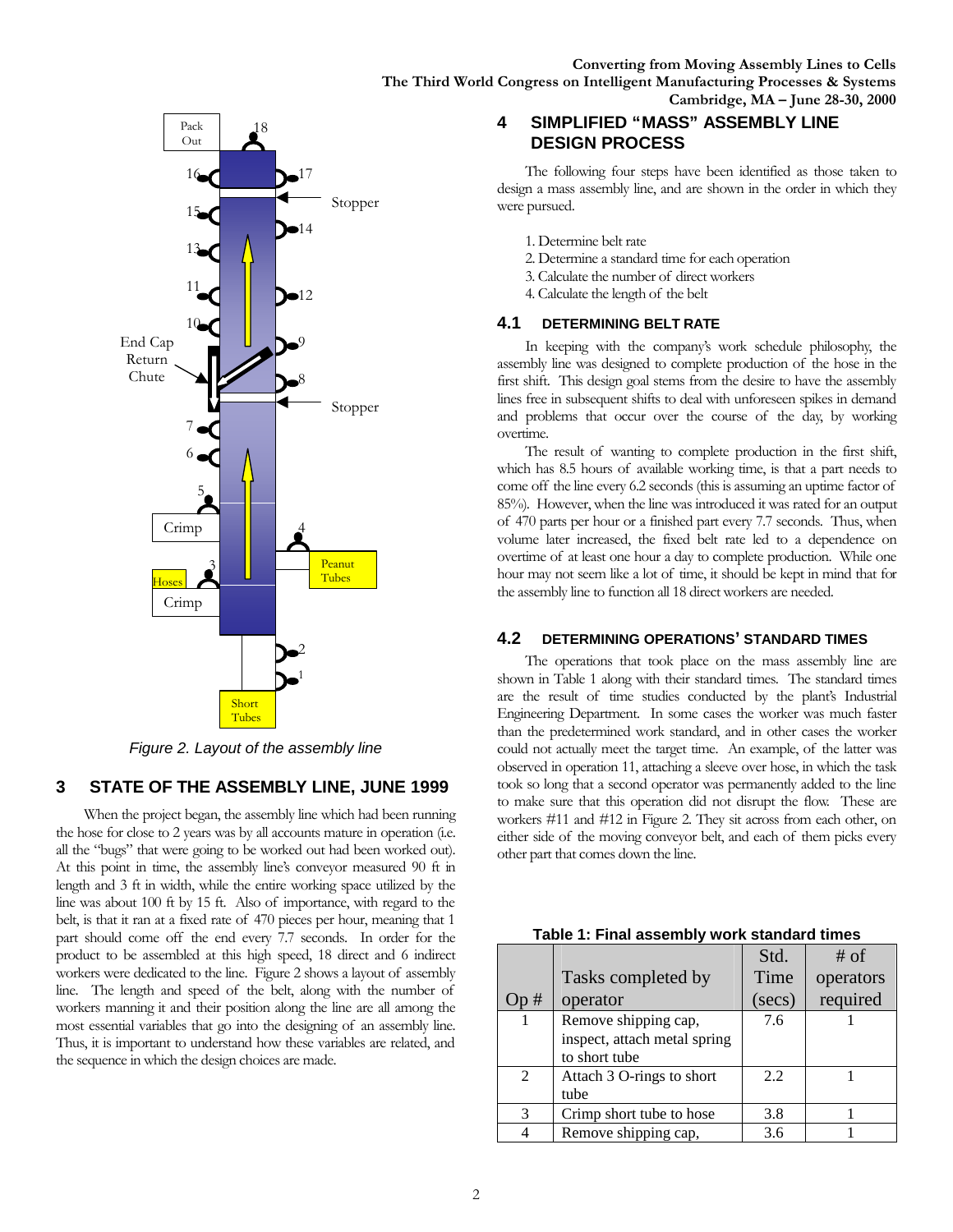|                | inspect, attach O-ring to<br>peanut tube |      |   |
|----------------|------------------------------------------|------|---|
| 5              | Crimp peanut tube to hose                | 4.7  | 1 |
| 6              | Attach end cap to peanut                 | 3.9  | 1 |
|                | tube                                     |      |   |
| $\overline{7}$ | Attach end cap to short                  | 3.7  | 1 |
|                | tube, and load assembly                  |      |   |
|                | with helium                              |      |   |
| 8              | <b>Leak Test</b>                         | 4.4  | 1 |
| 9              | Unload helium and remove                 | 4.7  | 1 |
|                | end cap from short tube                  |      |   |
| 10             | Remove end cap from                      | 2.8  | 1 |
|                | peanut tube                              |      |   |
| 11             | Attach sleeve over hose                  | 4.7  | 1 |
| 12             | Attach indicator and                     | 4.3  | 1 |
|                | shipping cap to short tube               |      |   |
| 13             | Attach shipping cap to                   | 3.5  | 1 |
|                | peanut tube                              |      |   |
| 14             | Attach product label                     | 2.9  | 1 |
| 15             | Final inspection                         | 9.2  | 2 |
| 16             | Package parts                            | 1.9  |   |
|                | <b>Total Processing Time</b>             | 67.9 |   |

## **4.3 CALCULATING THE NUMBER OF DIRECT WORKERS**

In calculating the number of direct workers for a mass assembly line, the only constraint that exists pertains to the product's assembly sequence since some operations must precede others. With this constraint in mind, the next step is to group tasks so that the line is balanced, meaning that each operator has roughly the same work content based on time and that this time is less than the belt speed. The final step is the actual assignment of workers to specific tasks. This is done taking the standard operating times shown in Table 1, and dividing them by the belt speed. The answer is then rounded up, and this determines how many workers are needed at each defined operation or set of operations. In most instances each operator has a single task, and in the case of final inspection which is greater than the belt speed two workers were given an identical task. These correspond to workers #16 and #17 in Figure 2.

The obvious problem with this method of determining the number of workers is that almost all the workers, by design, have a great deal of idle time per cycle. Figure 3, a plot of the work standard times against the cycle time, shows that 50% of a part's throughtput time is spent as downtime. This loss of worker utilization is largely due to the fact that with a cycle time of 7.7 seconds, there are very few choices for combining operations.



### *Figure 3: Downtime per part throughput time*

### **4.4 CALCULATING BELT LENGTH**

Once the number of workers needed and their position along the line are known, the last step in designing the moving assembly line is to determine the length of the belt. The length is determined by allowing sufficient spacing between workers so that they are able to keep up with the belt speed. Since the operations that actually take place on the belt, #3 through #15, all vary in time from 2.8 seconds to 4.7 seconds the spacing also varies to smooth out these differences. The typical spacing between operations along the line is about 5 feet.

# **5 DISCUSSION OF PROBLEMS OBSERVED ON THE ASSEMBLY LINE**

Prior to the conversion of the mass assembly line to cells several different problems were observed, most of which resulted in the line stopping for varying amounts of time. In this section, the discussion will center on those problems that are directly tied to the design of a moving assembly line.

## **5.1 CONVEYORS CREATE THE NEED FOR FINAL INSPECTION**

The most serious flaws with the choice of a conveyor belt for assembly is that a part can get past a worker. This flaw is made evident by the physical stoppers on the line before leak test and final inspection (see Figure 2), operations in which a missed part cannot be tolerated. But in fact, no part that comes down the line can afford to get by any of the operators. However, it is not feasible to put a stopper in front of each station, and thus a lengthy final inspection becomes the alternative solution. In this solution, it becomes the task of the final inspectors to check the work of the 15 people before them. As one can imagine, defective parts make it by the inspectors, who also have to respect the belt speed, on a regular basis.

Another inherent flaw with the use of a conveyor for assembly is that it is linear, and thus the inspectors' effectiveness is minimized. Meaning that if, and when, the final inspector does find a defect there is nothing he can do except pull it off the line. Take the case in which the final inspector notices that Operator #2 only put 2 O-rings on the product instead of 3. While the worker may be inclined to quickly fix the part by attaching the O-ring himself, it is not possible for him to walk 90 feet to do so, without disrupting his own work. As a result, the defective parts are batched for rework, and it may be hours or even days before the defective parts receive attention. In our example, where the entire assembly is only missing 1 O-ring, the person reworking could have difficulty relocating the defect, and may send the defective part for packing after all.

## **5.2 LINES ARE NEVER TRULY BALANCED**

A result of trying to balance against a fast belt rate is that some operators end up with very little work content per part. As it turns out, people who are stationed at material entry points are not dependent on parts that are coming down the line, and quickly figure out they can work ahead of the belt, building up work-in-process (WIP). By doing so the workers essentially buy themselves a break. While there is nothing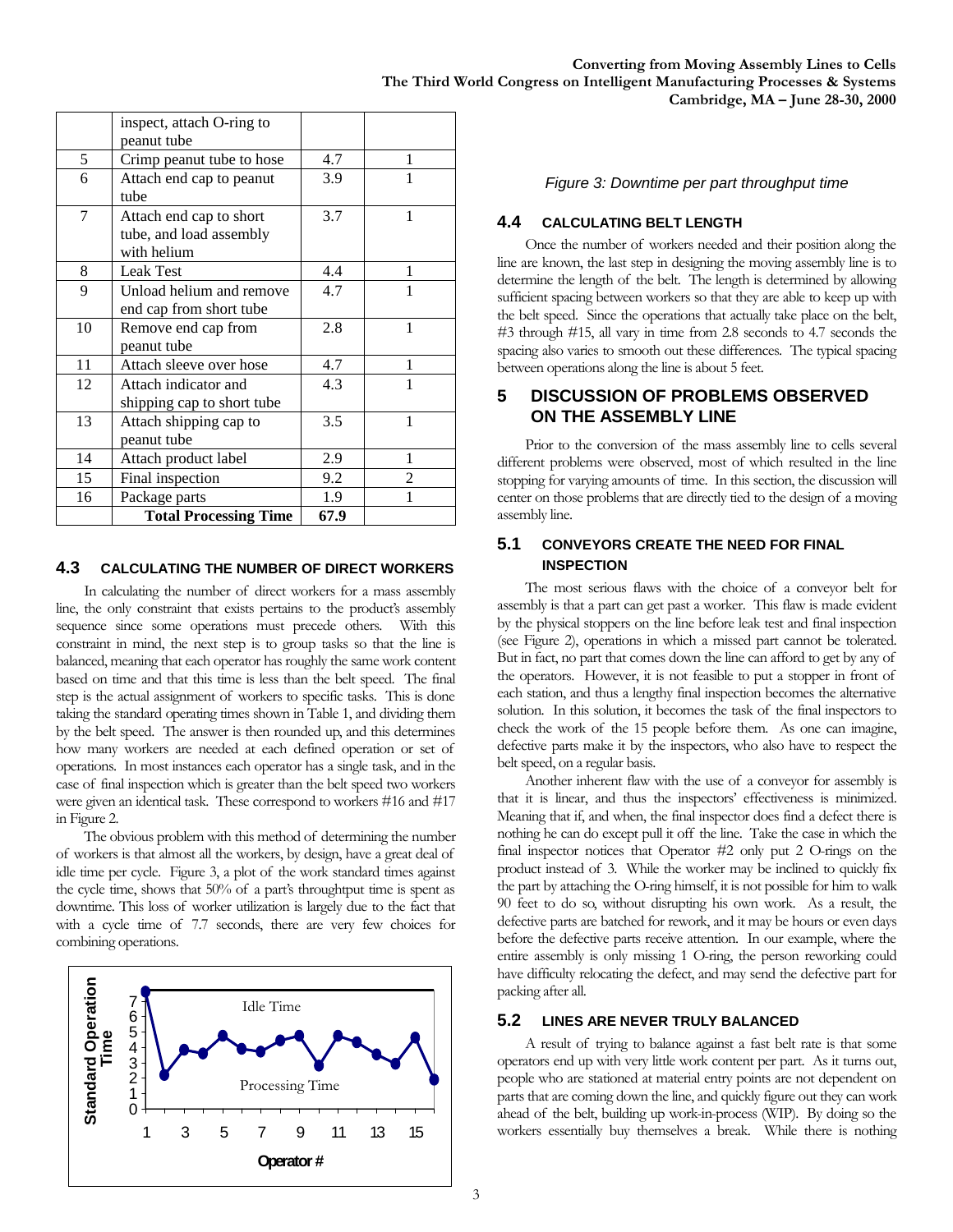immediately wrong with this situation, so long as the person continues to feed the line one part every 7.7 seconds, the problems begins when the worker chooses to send the pile of WIP down the line. In this way, the fast worker now feels free to leave the area. The next operator is left with no choice but to pick the pile from the line and clutter his working area, which is a major inconvenience. However, the larger problem is that the fast operator may not return to his station in time to send more parts once the WIP runs out, and as a result the entire line will stop. With a quarter of the workers being able to build up WIP, it is a conservative estimate that at any instance there are at least 150 pieces of WIP on the line, roughly 60% more than expected by design. Consequently, the assembly line's throughput time may be as high as 20 minutes, while the belt speed times the number of workers suggest that the throughput time should be about 2 minutes.

The other issue with workers operating at several different cycle times is that a standard material replenishment cycle cannot be established. Rather the line's material handler walks the area waiting to be asked for parts. Again the length of the belt plays a role in the material handler's job since it is not uncommon for him to be far from the station that needs material. This again will cause a line stoppage. To make matters worse, there are no standard replenishment quantities to give the material handler a better feel for when to replenish. Rather the empty bins are simply filled with as many parts as possible, and the quantities vary greatly.

### **5.3 LOSS OF PREDICTABILITY**

These sources of line stoppage, along with several others, make the output of the assembly line completely unpredictable. Once predictability is lost, the job of the supervisor becomes extremely difficult since he must take hourly production totals and if behind must figure out what to do. The supervisor knows he will probably not get to the root of the problem, and instead he spends his time on quick fixes finding volunteers to stay overtime.

### **5.4 INTENTIONAL LINE STOPPAGES**

One "lean" concept that has crept into the design of the assembly lines is the idea that all workers are free to pull a stop cord if there is a problem. While this concept works well within the proper system, it has few benefits on the line. When the line is stopped, several reactions take place among the line operators. Some instantly reach for their newspaper, others leave, and those in the habit of building WIP continue producing in order to gain an even longer break.

These various reactions point to the fact that the 18 direct workers on the line do not feel as though they are part of a team. Instead each worker is conditioned to only feel responsible for the operations that takes place at his station, and if the problem is not due to them, then they are indifferent. The end result is that no one is aware of what the problem was, and how it was solved. Thus, the chances of a similar problem occurring, and requiring another line stoppage, are higher than if the team worked to solve the problem.

### **5.5 LACK OF FLEXIBILITY**

On this particular line demand increased from what the belt rate was originally designed for, and the only solution was to work overtime on a daily basis. Had demand decreased, the line is still tied to a fixed belt rate, and production would have been completed early. Thus, the 18 workers would have no work for the remainder of the shift. Lastly, it is important to reiterate that by design the assembly line requires that all 18 workers be present in order to function. Thus, the problem of

absenteeism, not looked upon favorably in any system design, is an especially huge problem in the case of assembly lines.

### **5.6 NO CONCEPT OF CONTINUOUS IMPROVEMENT**

While several of these problems are immediately evident, the fact that they persist can be attributed to the lack of continuous improvement efforts. While many fire-fighting efforts are put forth on behalf of the assembly line, the results of such activity should not be confused with continuous improvement. Instead, continuous improvement is a concept that emphasizes the fact that there are several better ways, some minor and others major, to operate the current system. Thus, on a regular basis several systems aspects are analyzed and challenged in search of these better ways. In the case of the assembly line, where basic variables such as belt speed and operator times are considered "standard" implies that they are not variables subject to analysis, and therefore leaves little room for true continuous improvement.

# **6 GOALS FOR THE CONVERSION TO CELLS**

Upon taking on the assignment of converting the line to cells, three goals were agreed upon by the company and the authors:

- 1) the equipment to be used in the cells could only come from that being used on the line
- 2) once implemented, the cells were responsible for producing the required daily volume (i.e. the cells were not being built for experimental purposes)
- 3) the cells were to serve as a teaching tool for all employees.

## **7 SIMPLIFIED CELL DESIGN PROCESS**

In a lecture entitled "Cell Design," Cochran identifies the following steps as those needed to design cells within a lean system.

- 1) Define Part Families
- 2) Determine Takt time
- 3) Standardize Process and Operator Routine
- 4) Is the Takt Time met? If not, is it due to operator delay or machine delay?

## **7.1 DEFINING PART FAMILIES**

In this initial conversion to cells only one hose type was considered because of its high volume, and therefore defining part families was not relevant at this point in the project.

## **7.2 DETERMINING TAKT TIME**



 $\mathsf{in}$ 

day divided by the customer's daily demand. The value arrived at is in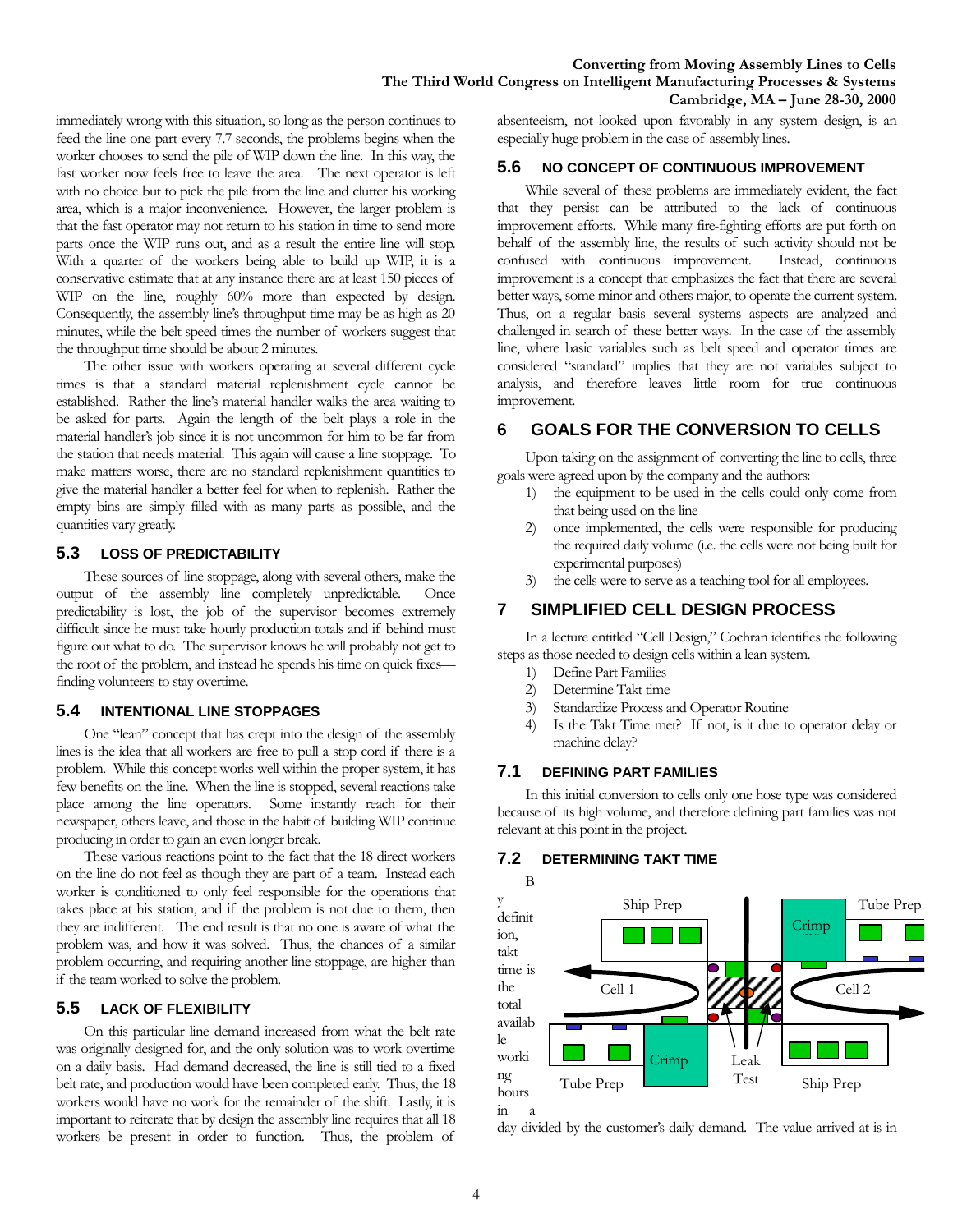units of time and tells the manufacturer how often a customer needs a part and thus how often to produce. While the takt time calculation is similar to determining belt rate, it is a more integral part of the cell design since a primary design goal of a overall lean system is to match production pace with customer demand (i.e. never under- or overproduce).

Moreover, both the denominator and numerator in the takt time calculation are viewed as variable in lean thinking. With takt time perceived as dynamic, a fundamental difference in the design approach of cells is that volume flexibility is emphasized from the onset. For this reason, an underlying design goal of cell design is that it be capable of running with a single person should the need arise. This goal of being able to run a cell with one person greatly affects the machine and workstation design.

A maximum of two cells could be formed because of the equipment constraint being imposed. The different takt time calculations that were considered are given in Table 2, with the available working hours per day being the only variable. The calculations are based on the following:

- 1) 8.5 hours of available working time in the first shift
- 2) 7.5 hours of available working hours in the second shift
- 3) an uptime factor of 85%
- 4) a daily demand of 4200 pieces.

**Table 2: Takt Time Calculations**

| Work Schedule                     | Takt |
|-----------------------------------|------|
|                                   | Time |
| a) 1 cell, 1 shift (same as line) | 6.2  |
| $b)$ 2 cells, 1 shift             | 12.4 |
| c) $2$ cells, $2$ shifts          | 23.3 |

In order to achieve the full benefits of a cell, takt times should be greater than 30. While the option of running 2 cells for 2 shifts was pursued since it gave the highest possible takt time, ideally a third cell would have been formed. In this way each cell would have had a takt time of 35 seconds. In either case, the decision to run 2 shifts was one of many major departures from the company's traditional operating pattern.

The pursuit of two cells meant that each cell would have 1 crimp machine, and that the cells would share the leak tester, as shown in figure 4. The dotted line is intended to show the separation of the two cells. The cells' U-shape is a function of the cells needing to share the leak test equipment (shown as the dot in the crosshatched section). It is important to note that the sharing of the leak tester is not ideal, since it makes the cells interdependent. Meaning that the two cells have to coordinate such that the person leaking testing in one cell is not waiting for his counterpart to finish using the equipment in the other cell. This coordination adds a level of complexity which would preferably been avoided, if there was not an equipment constraint.

In order to place a single crimp machine in each cell, another shift from traditional operation was made in that each crimp machine would now have to crimp both ends of the product. On the assembly line, each crimp machine was dedicated to crimping only one end. The change required the design of new fixtures capable of holding the product while each end was crimped separately.

*Figure 4. Layout of the two cells used to replace Line 4*

#### **7.3 STANDARDIZE PROCESS AND OPERATOR ROUTINE**

The consideration that is given to the order of operations, is another fundamental difference between the design of assembly lines and cells. When designing cells, the product's assembly sequence must also be respected, but only in terms of the cell's physical layout. For once it comes to defining standard workloops, the fact that the workers are walking and multi-functional means that they do not necessarily need to follow the product's assembly sequence. For instance, one worker may be given tasks one, two, and three and then jump to tasks fifteen and sixteen in his loop. This added flexibility in forming workloops, along with the higher Takt time, provides several choices for combining operations when defining operator routines. Therefore, the only constraint in designing workloops is to have the sum of each worker's operations plus walking time be less than the takt time.

Through analysis of the hose's assembly operations, it was found that they all fit into one of three main categories -- assembly, leak test or shipping prep as shown in figure 5. The important point to gather from figure 5 is that while it is necessary that shipping prep follow leak test, and that leak test follow assembly, within each of the three categories the order of operations is not significant. For example, O-rings can be attached before or after crimping, and either tube can be crimped to the hose first. This realization offers yet another level of freedom in determining workloops, and allows for a great deal of iterations to be easily tested during the implementation phase of the cells.

The number of workers to man the cell was taken by dividing the sum of operating time as determined from assembly line standards (67.9 seconds) by the Takt time. The logic being that the time the operators spent on the line reaching for the part and returning it to the line would roughly cancel out with the walking times of the cell. In any case, this first pass calculation suggested that three workers would be needed, and that each should be given about 23 seconds worth of work to do in a loop. After several theoretical iterations it was decided that in terms of balancing the workload and minimizing the amount of non-active walking time it would be best to have

- the first worker prepare both tubes and make the first crimp,
- the second worker make the second crimp and leak test,
- the third worker remove the end caps and prepare the part for shipping.

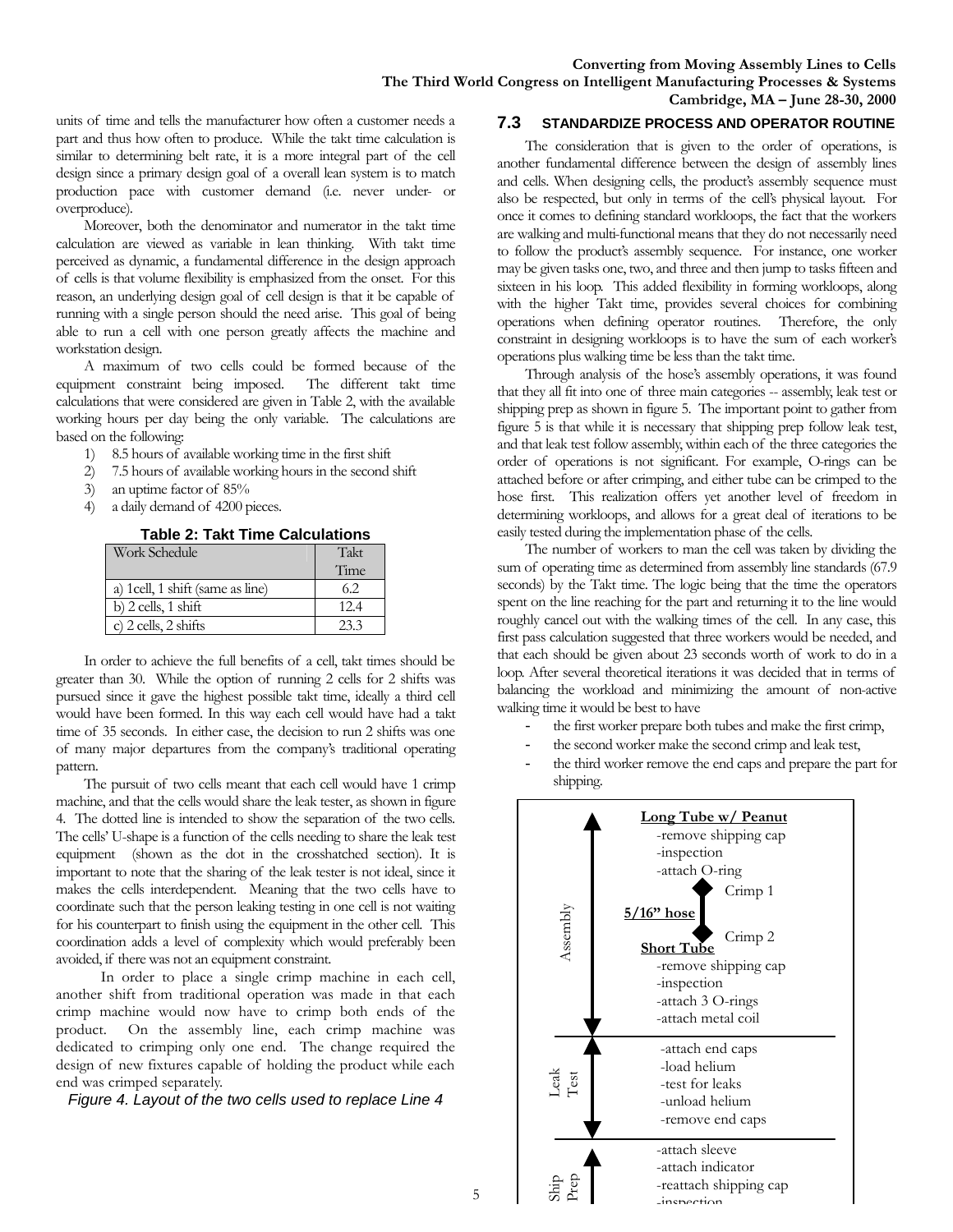assembly line to the cells that replaced it, the results are no different. Table 3 gives a comparison of the assembly line and the two cells. The most striking of the measures comes from the 78% floor space savings, and the 45% reduction in man-hours required for production.

### *Figure 5: Breakdown of final assembly operations*

## **7.4 CELL TESTING: IS THE TAKT TIME MET?**

In the first rounds of testing, takt time was not being met, and that the sum of all manual and walking times was close to 85 seconds. Given that the machinery in the cells had a processing time well below the takt time, it was easy to conclude that the problem lay with the operators.

Upon further examination of the situation, it was realized that once the operators were asked to do tasks they were unfamiliar with, a learning curve was to be expected. Secondly, once the workers were asked to not only do a larger set of operations per workloop, but also be responsible for knowing all the operations, it was to be expected that they would not necessarily master any one task, but rather get efficient at completing their workloops.

Thus, the conclusion was that the 3 cell workers simply needed time to familiarize themselves with the new system, and adding a fourth worker to the cell was decided against. Another step taken was to make the 3 workers fully aware that as a team they were responsible for producing a finished part every 24 seconds, and then asking what we could do to help them accomplish this end. The resulting communication led to the workers becoming involved in improving their workloops, the different workstations, and identifying processing steps they felt were not essential.

Within only a few days of all the changes being implemented, the workers were very close to producing a part every 24 seconds. The one unforeseen advantage of having two identical cells placed back to back is that as the workers spoke to each other, the best practices of each cell were being adopted in both. As a result, the cells were maturing at an extremely fast pace. Therefore, after a month of running the cells it was not surprising to find that their cycle times were down to about 20 seconds.

Since the time being saved was not enough to justify the removal of a worker from each cell, a material handler was introduced to pace the cells. Keep in mind that while the system wants to meet customer demand, overproduction is not desired either. A single material handler replenishes both cells by working on a 10 minute cycle. However, since he alternates between the cells, he provides each with 20 minutes worth of parts (50 parts). The introduction of a material handler now meant that there was feedback every 20 minutes. This was made possible by having the material handler count how many parts, if any, were left in the bins when he returned after 20 minutes. This tally along with an explanation of why production was not met during a certain interval, now gave the supervisor a much clearer picture of where to concentrate his problem solving efforts. For example, it was found that in the interval before lunch, production was not being met because one worker was leaving a few minutes early. While the problem was relatively minor and easy to solve, it would most likely have gone unnoticed on the line.

## **8 A COMPARISON OF QUANTIFIABLE MEASURES**

As stated earlier, lean systems tend to consistently outperform mass systems on several quantifiable fronts. In the comparison of the

| <b>Table 0. Octribariour or Addembry Line + to Ocho</b> |                                 |                       |  |  |  |
|---------------------------------------------------------|---------------------------------|-----------------------|--|--|--|
| Measurable                                              | Assembly Line 4                 | 2 Cells               |  |  |  |
| Floor Space                                             | $1500$ sq. ft.                  | $320$ sq. ft.         |  |  |  |
| Direct Workers                                          | 18                              | 12 (3 per cell for 2  |  |  |  |
|                                                         |                                 | shifts)               |  |  |  |
| Man-hours required                                      | ~170                            | 96                    |  |  |  |
| Avg $#$ of Defects per                                  | 226                             | 2.5                   |  |  |  |
| Month                                                   |                                 |                       |  |  |  |
| $%$ Absenteeism                                         |                                 |                       |  |  |  |
| Throughput time                                         | Variable $(\sim20 \text{ min})$ | 72 secs               |  |  |  |
| WIP                                                     | Variable $(\sim 150)$           | $6(3$ per cell)       |  |  |  |
| <b>Incoming Material</b>                                | High and variable               | $50$ pieces/ $20$ min |  |  |  |
| Conveyor                                                | 90 <sub>ft</sub>                | none                  |  |  |  |

#### **Table 3: Comparison of Assembly Line 4 to Cells**

# **9 DISCUSSION OF NON-QUANTIFIABLE BENEFITS OBTAINED THROUGH CELLS**

#### **9.1 VOLUME FLEXIBILITY**

The most often discussed benefit of cells, which is difficult to quantify, is volume flexibility. Cells are designed such that workers can be added or removed in order to match customer demand, while the number of workers on an assembly line is fixed. Along the same lines, absenteeism is not as big of an issue to the cell as it was on the assembly lines. For even if only one cell worker is present he can still deliver some level of production. This is a significant improvement over the line in which if only one worker is absent, no production is possible.

#### **9.2 PREDICTABLE OUTPUT EXPOSES PROBLEMS**

The design of cell allows for a highly predictable output rate, which is made possible by the workers strictly adhering to standard operating procedures. The irony stemming from this benefit, is that on the assembly line standard procedures were not defined, while processing time standards were. In other words, assembly line workers were told how much time they had to complete a task, but were not necessarily told how to do it. One such example comes from leak testing, in which no one could agree on how long the process should take. Some quoted the number of joints on a product as the determining factor, others felt it was the length of the assembly, and when line workers were asked they replied that simply try to keep up with the belt.

Another problem constantly exposed by the final assembly cells producing at a predictable output is that several of the components being fed by upstream processes are defective. With the material handler delivering only 50 parts every 20 minutes defects cannot be tolerated since they prevent production from being met for that interval. On the assembly line where parts arrive in large batches, at varying time intervals, quality problems with the incoming material are hidden.

#### **9.3 WORKERS' ATTITUDE**

Among the most important benefits of cells over assembly lines, deals with workers' attitudes toward their work. Once the workers were trained to be multi-functional two things happened. First of all, it seems as though their level of interest in the work itself increased. This is